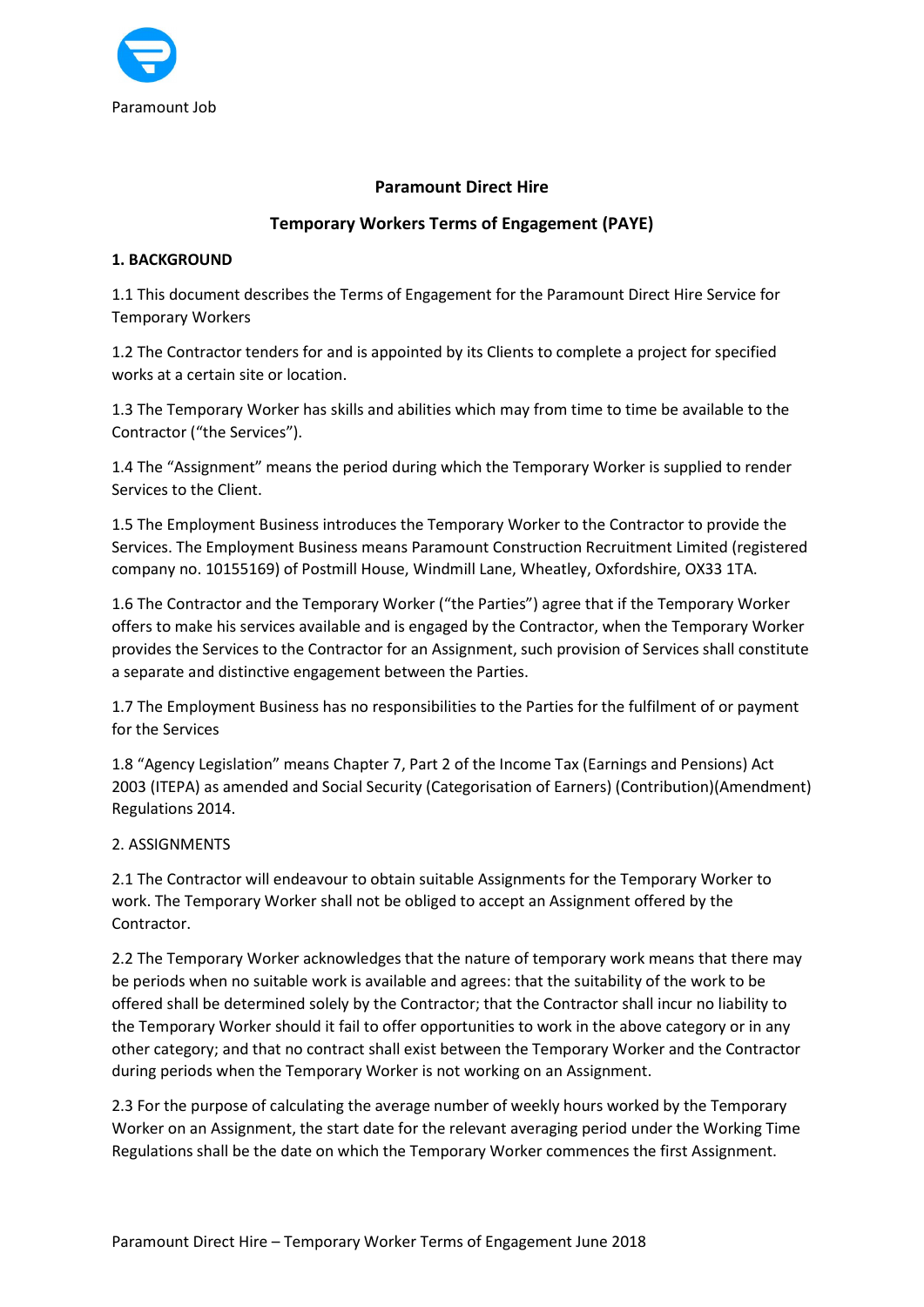

# 3. REMUNERATION

3.1 The Contractor shall pay to the Temporary Worker remuneration calculated at a minimum hourly rate notified on a per Assignment basis, for each hour worked during an Assignment to be paid weekly in arrears, subject to deductions in respect of PAYE pursuant to Sections 44-47 of the Income Tax (Earnings and Pensions) Act 2003 and Class 1 National Insurance Contributions and any other deductions which the Contractor may be required by law to make.

3.2 Subject to any statutory entitlement under the relevant legislation, the Temporary Worker is not entitled to receive payment from the Contractor for time not spent on Assignment, whether in respect of holidays, illness or absence for any other reason unless otherwise agreed.

3.3 The Employment Company has no responsibility for paying renumeration to the Temporary Worker, which is the sole responsibility of the Contractor.

### 4. STATUTORY LEAVE

4.1 For the purposes of calculating entitlement to paid annual leave pursuant to the Working Time Regulations 1998 under this clause, the leave year commences on the date that the Temporary Worker starts an Assignment.

4.2 The annual leave granted under these terms will always be the statutory minimum as it is from time to time.

4.3 All entitlement to leave must be taken during the course of the leave year in which it accrues and none may be carried forward to the next year.

4.4 Where this contract is terminated by either party and a P45 is requested, the Temporary Worker shall be entitled to a payment in lieu of any untaken leave where the amount of leave taken is less than the amount accrued.

4.5 None of the provisions of this clause regarding the statutory entitlement to paid leave shall affect the Temporary Worker's status as a self-employed worker.

# 5. TIME SHEETS

5.1 At the end of each week of an Assignment (or at the end of the Assignment where it is for a period of one week or less or is completed before the end of a week) the Temporary Worker shall deliver to the Contractor a time sheet duly completed to indicate the number of hours worked during the preceding week (or such lesser period) and signed by an authorised representative of the Contractor.

5.2 For the avoidance of doubt and for the purposes of the Working Time Regulations, the Temporary Worker's working time shall only consist of those periods during which s/he is carrying out activities or duties for the Client as part of the Assignment. Time spent travelling to the Contractor's premises; lunch breaks and other rest breaks shall not count as part of the Temporary Worker's working time for these purposes.

# 6. CONDUCT OF ASSIGNMENTS

6.1 The Temporary Worker is not obliged to accept any Assignment offered by the Contractor but if s/he does so, during every Assignment and afterwards where appropriate, s/he will: – a) Co-operate with the Contractor's reasonable instructions and accept the direction, supervision and control of